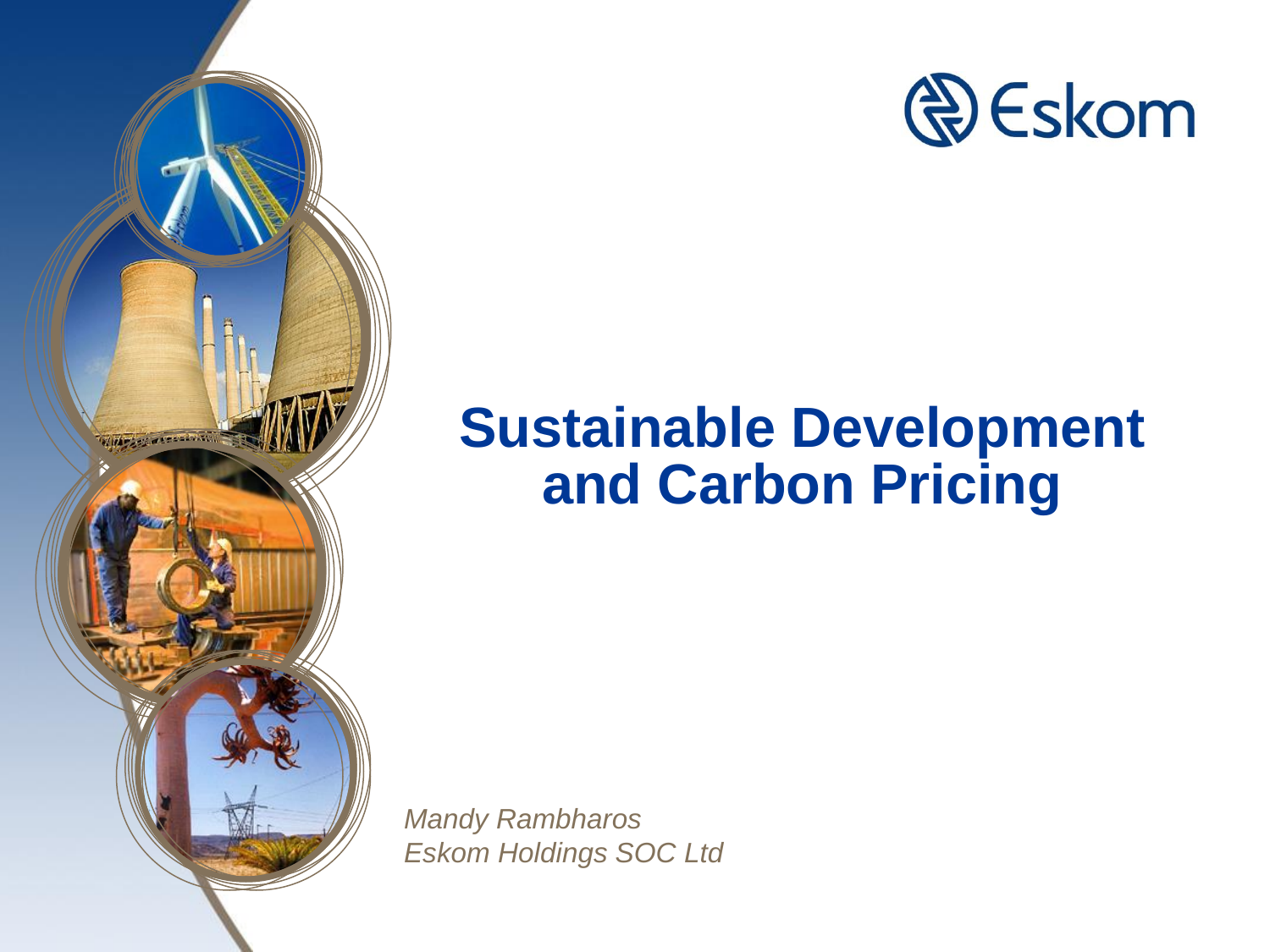### Sustainable Development

### **& Eskom**



\*World Commission on Environment and Development's (the Brundtland Commission) report Our Common Future (Oxford: Oxford University Press, 1987)

'Development that meets the needs of the present without compromising the ability of future generations to meet their own needs'\*

![](_page_1_Figure_5.jpeg)

![](_page_1_Picture_6.jpeg)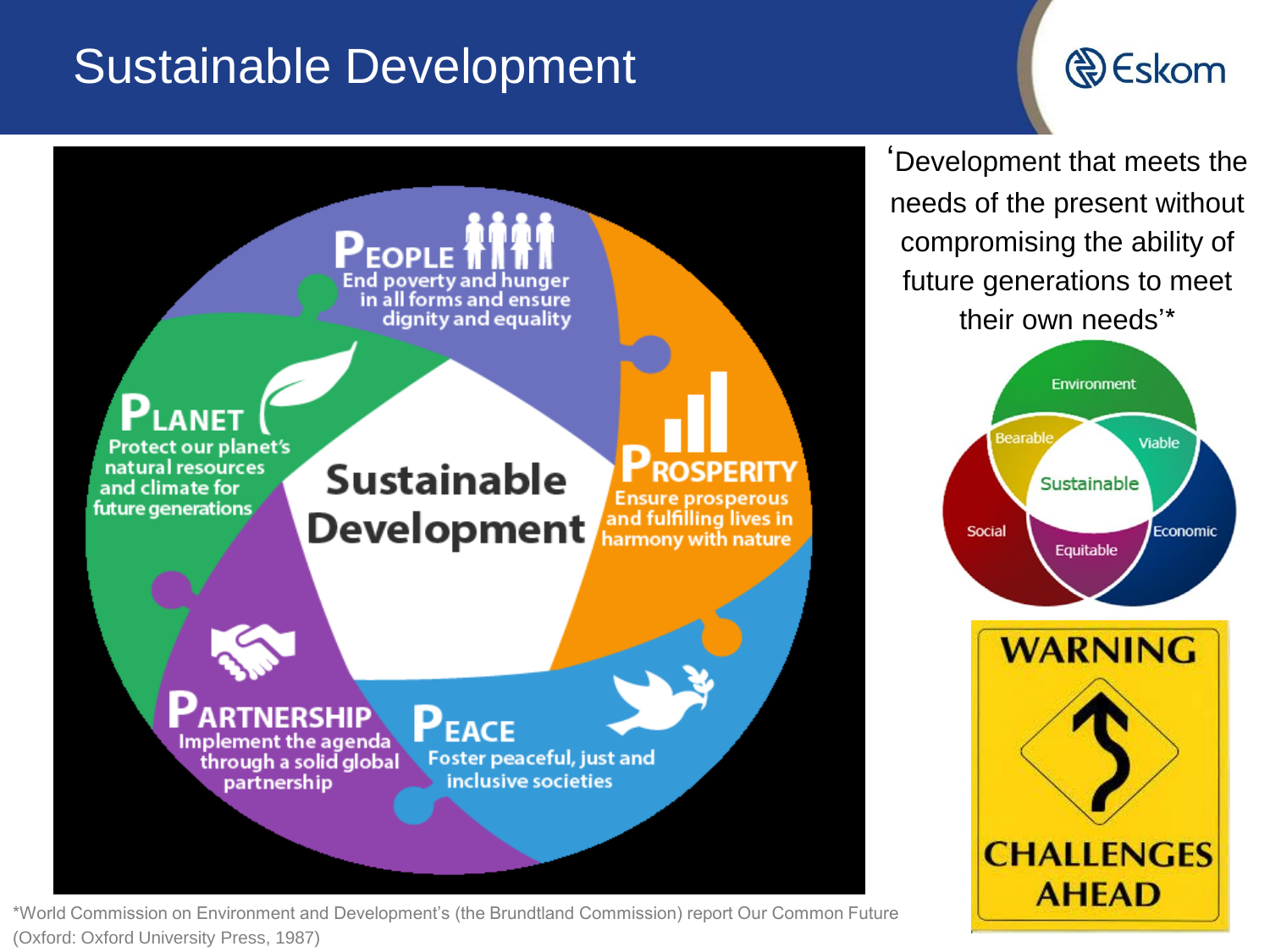# CONTEXT

![](_page_2_Picture_1.jpeg)

This need for socio-economic transformation exists in the global context. Using trends in climate change as lead indicators for what is to come:

We propose that we have 20 years to change what we produce and consume or South Africa will no longer be part of the global economy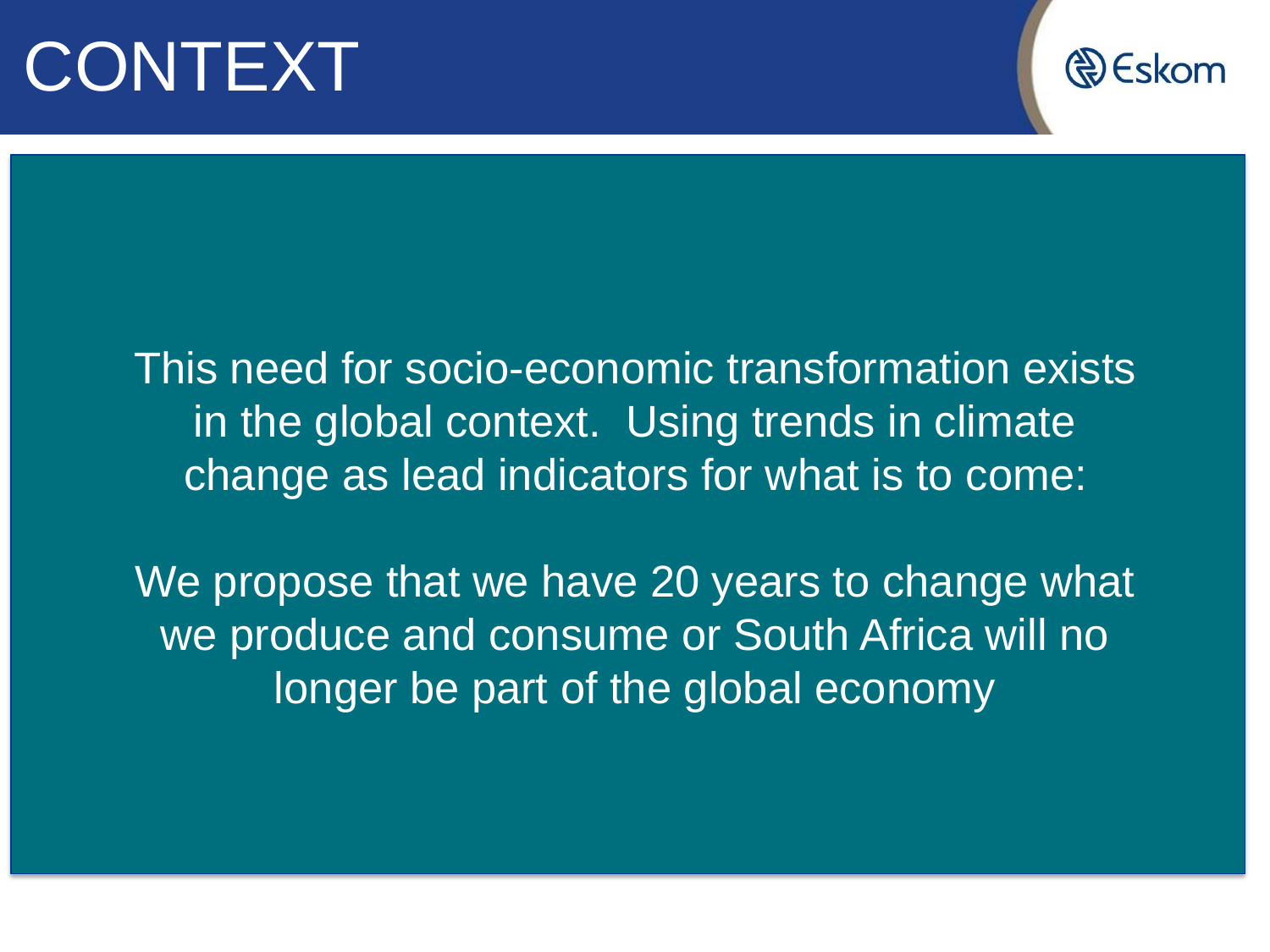### The commodities that contribute to our balance of trade are vulnerable to global change

![](_page_3_Figure_1.jpeg)

**& Eskom**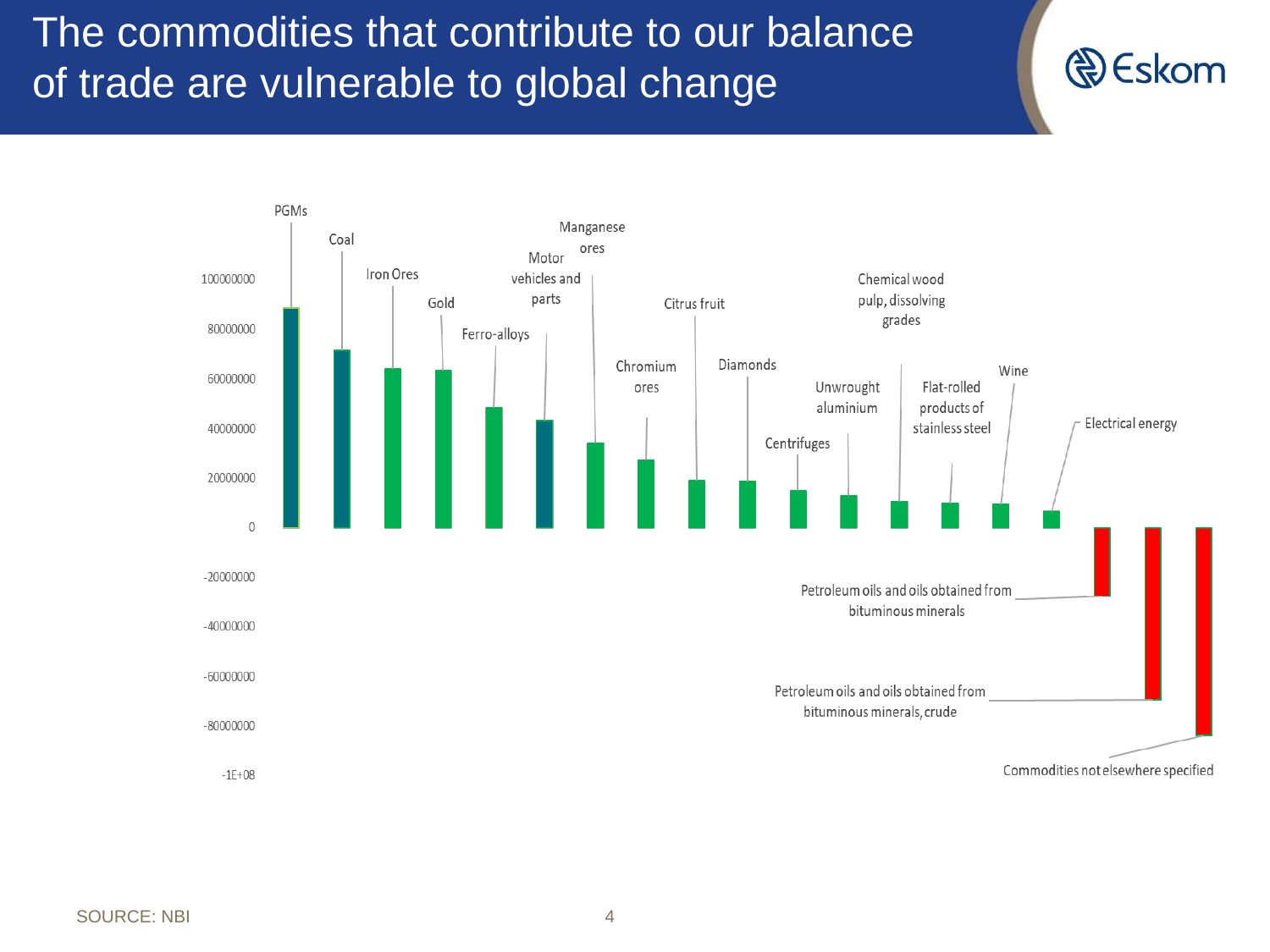### **Carbon pricing and Development**

![](_page_4_Picture_1.jpeg)

- Often carbon markets are linked only to mitigation and emissions reductions; the argument being that we price carbon purely to drive reductions and that sustainable development is merely a co-benefit.
- However, there is a broader narrative that says that we price carbon for sustainable development itself.
- Given our challenges in Africa energy access, access to clean water and sanitation, adapting agriculture to changing climates - this holistic approach is crucial.
- E.g. We see carbon pricing as a tool to support a just transition that is support for the social impacts of transitioning. Studies show that this is the most effective use of carbon revenues.
- We also consider carbon pricing as a tool for enabling the repurposing of sites and assets instead of allowing them to become stranded. We are looking for innovative solutions through these instruments.